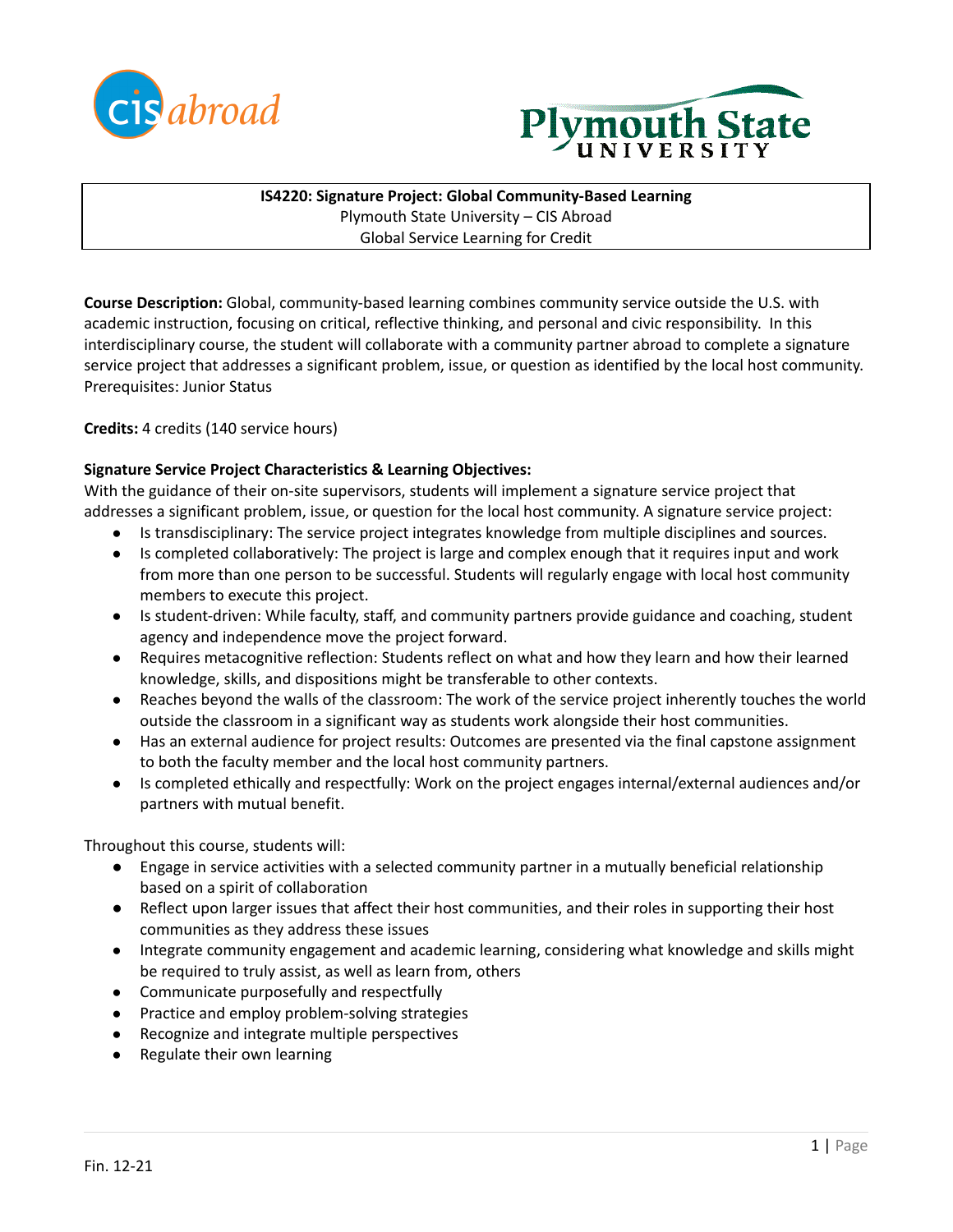



An X indicates that the student will be practicing the particular learning outcome when engaging with the signature service project characteristics.

|                                          | Purposeful<br>Communication | Problem-solving | Integrated<br>Perspectives | Self-Regulated<br>Learning |
|------------------------------------------|-----------------------------|-----------------|----------------------------|----------------------------|
| Implement a signature<br>service project | $\boldsymbol{\mathsf{x}}$   | X               | X                          | X                          |
| Transdisciplinarity                      | X                           | X               | x                          |                            |
| Collaboration                            | X                           | X               | x                          | x                          |
| Student-driven                           |                             |                 |                            | X                          |
| <b>Metacognitive Reflection</b>          |                             |                 |                            | X                          |
| Reaches Beyond<br>Classroom              | $\boldsymbol{\mathsf{x}}$   | x               | x                          | x                          |
| <b>External Audience for</b><br>Results  | $\boldsymbol{\mathsf{x}}$   |                 | X                          | X                          |
| <b>Ethics and Respect</b>                | X                           | x               | X                          | X                          |

**Required Readings and Materials**: All course materials will be provided.

## **Assignments:**

A main objective of this course is to provide students a forum for critical reflection on community-driven service, intercultural experiences, power and privilege, and critical global engagement. The course will progress through a framework that explicitly links personal experience and readings with regular writing assignments and on-line class discussions. Written assignments begin prior to cultural immersion and then cover the following broad themes while in the host community: 1) personal values & ethics; 2) service in a cross-cultural context; 3) global engagement; and 4) communicating and activating the community-based learning experience post-cultural immersion. The course concludes with a two-fold capstone assignment that prompts students to: 1) synthesize their academic learning and personal reflections; and 2) share the outcomes of their experience with an external audience.

Participants will be required to complete a pre-departure paper (four page minimum) that addresses: 1) their motivation for engaging in this project; 2) their personal goals, objectives and anticipated outcomes; 3) what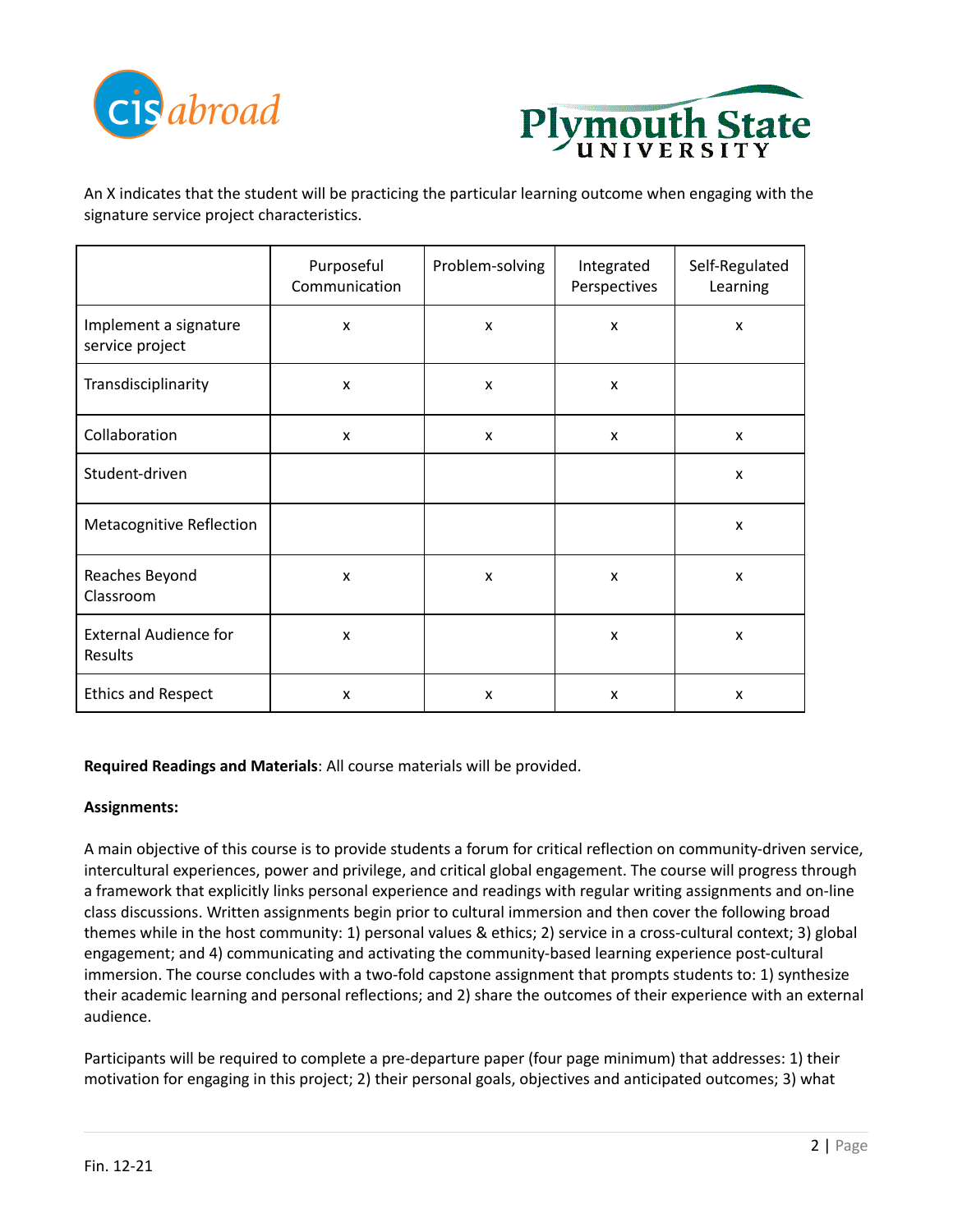



service in an international context means to them; and 4) steps they intend to take to ensure that their service results in an ethical, mutually beneficial relationship between them and their local host communities.

Three guided reflection papers are required to complete the course. These papers will ask students to reflect on key elements of the service experience and relate them to assigned readings/materials. The reflection papers are due throughout the term of the community-based signature service project:

- First paper: about a week or two into the service project period
- Second paper: about the midpoint of the project period
- Third paper: about a week or two before the service project term ends

Course participants will complete a mid-term self-evaluation that critiques their contributions to their host communities and their learning.

For the capstone assignment, students will:

- 1) Write a six-seven page summative reflection that will ask them to:
	- a) Think critically about their service experience and how their participation in this project may have affected their host community
	- b) Synthesize the assigned readings and academic learning with their personal reflections on working with the local host-community;
	- c) Identify how their experience impacted their academic, cultural, personal, and professional learning; and
	- d) Consider how they might bring their global service experience back to their local community/ies.
- 2) Produce a video, presentation, or similar deliverable (to be determined in advance in consultation with the instructor) which presents the outcomes/results of their service project to an external audience (including their host organization). The service project will not be considered complete, and credit will not be awarded, until students have shared the results of their service project work externally.

**Citations:** Any citations must follow APA format. A easy reference tool can be found at: [https://owl.purdue.edu/owl/research\\_and\\_citation/apa\\_style/apa\\_formatting\\_and\\_style\\_guide/general\\_format.](https://owl.purdue.edu/owl/research_and_citation/apa_style/apa_formatting_and_style_guide/general_format.html) [html](https://owl.purdue.edu/owl/research_and_citation/apa_style/apa_formatting_and_style_guide/general_format.html)

**Attendance Policy:** Given that the majority of the work for the class will be completed independently at the service site, your attendance at your service site is critical. If you must be absent, you must communicate with your supervisor in advance about your absence.

## **Grading Criteria/Standards**

Service hours are not the source of one's grade. Students earn a grade based on the *learning* that happens because of the service and therefore, the manifestation of that knowledge. In other words, the reflection assignments are the evaluative measure of a global, community-based learning experience. Evaluation of your work will include the instructor's assessment of your academic work, a self-evaluation, and evaluations by your on-site supervisor. The participant's supervisor will be required to fill out a mid-term and